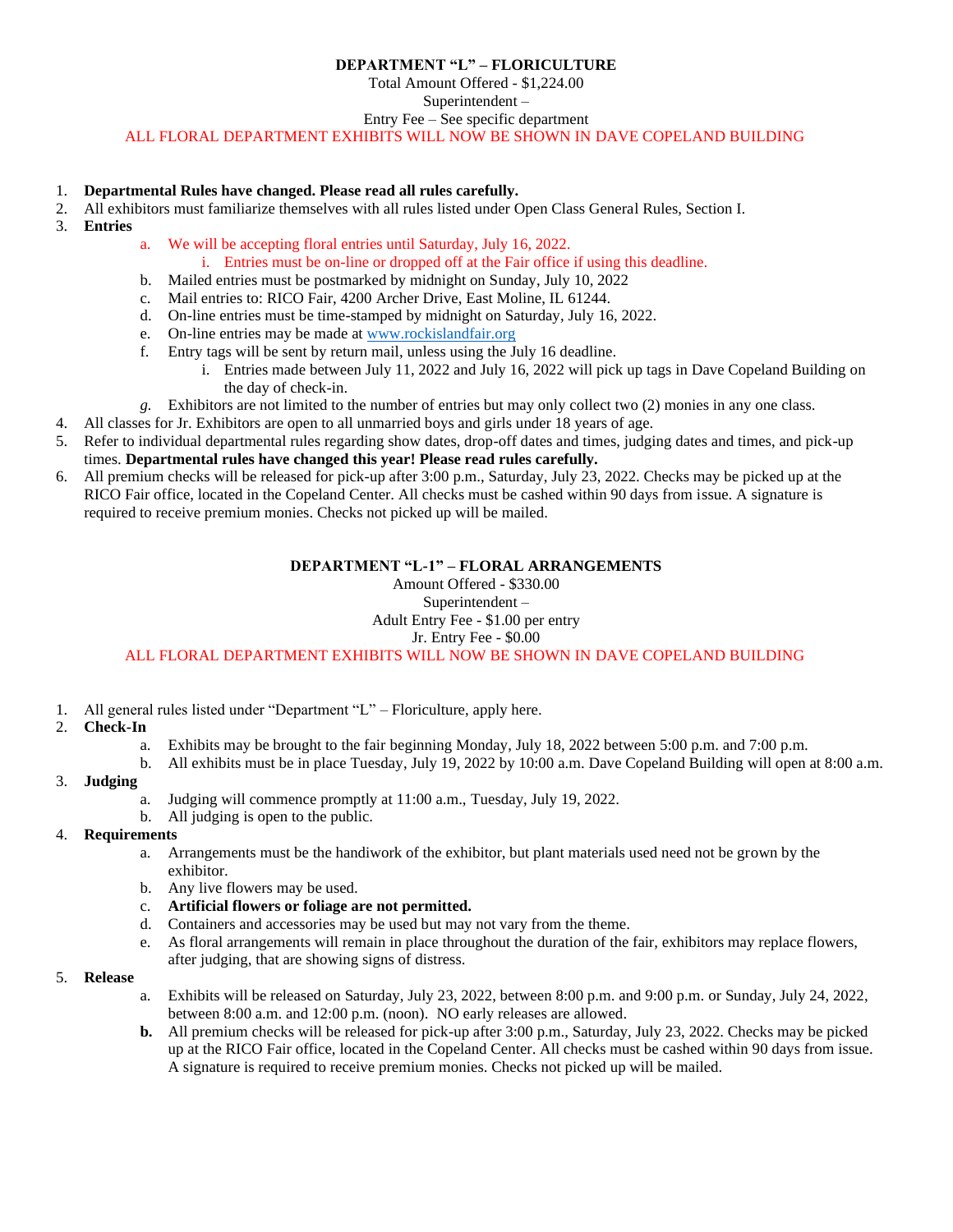| Lot #        | <b>ADULT ARRANGEMENTS – THEME: 150 Years At The Rock Island</b>          |               | CLASS <sub>1</sub> |      |
|--------------|--------------------------------------------------------------------------|---------------|--------------------|------|
|              | <b>County Fair</b>                                                       |               |                    |      |
| 2075.        | County Fair Queen – arrangement containing some bling                    | 8.00          | 7.00               | 6.00 |
| 2076.        | Old MacDonald - arrangement including something you'd find in a barn     | 8.00          | 7.00               | 6.00 |
| 2077.        | It's Show Time – arrangement inspired by your favorite Grandstand event  | 8.00          | 7.00               | 6.00 |
| 2078.        | Salute to Agriculture – arrangement including fruit, vegetables or grain | 8.00          | 7.00               | 6.00 |
| 2079.        | Grand Prize – arrangement including trophies, ribbons or other awards    | 8.00          | 7.00               | 6.00 |
| <i>2080.</i> | <b>Best of Show</b>                                                      | Rosette       |                    |      |
| 2081.        | Honorable Mention                                                        | <b>Ribbon</b> |                    |      |
|              |                                                                          |               |                    |      |
|              |                                                                          |               |                    |      |
| Lot #        | JUNIOR FLORAL ARRANGEMENTS – AGES 12 AND UNDER                           |               | CLASS <sub>2</sub> |      |
| 2082.        | Salute to $4-H - a$ green and white arrangement                          | 6.00          | 5.00               | 4.00 |
| 2083.        | At The Carnival – arrangement of brightly colored flowers                | 6.00          | 5.00               | 4.00 |
| 2084.        | A Veritable Smorgasbord – arrangement inspired by fun Fair food          | 6.00          | 5.00               | 4.00 |
| 2085.        | <b>Best of Show</b>                                                      | Rosette       |                    |      |
| 2086.        | Honorable Mention                                                        | <b>Ribbon</b> |                    |      |
|              |                                                                          |               |                    |      |

| Lot #        | <b>JUNIOR FLORAL ARRANGEMENTS - AGES 13 AND OVER</b>            |         | CLASS 3 |      |
|--------------|-----------------------------------------------------------------|---------|---------|------|
| 2087.        | Salute to $4-H - a$ green and white arrangement                 | 6.00    | 5.00    | 4.00 |
| 2088.        | At The Carnival – arrangement of brightly colored flowers       | 6.00    | 5.00    | 4.00 |
| 2089.        | A Veritable Smorgasbord – arrangement inspired by fun Fair food | 6.00    | 5.00    | 4.00 |
| <i>2090.</i> | <b>Best of Show</b>                                             | Rosette |         |      |
| 2091.        | Honorable Mention                                               | Ribbon  |         |      |

## *TABLE SETTINGS*

- 1. Each complete table setting will include dinnerware, glassware, and linens set correctly, (flatware is not required). A floral arrangement/centerpiece is required.
- 2. Exhibitors no longer need to supply a table. Tables will be provided by Rock Island County Fair.
- 3. All tables must have a tablecloth/covering.
- 4. Use your imagination and creativity!

| Lot # | TABLE SETTINGS FOR ONE (1) THEME: A Look Back | CLASS <sub>4</sub> |      |      |
|-------|-----------------------------------------------|--------------------|------|------|
| 2100. | The Roaring 20's                              | 8.00               | 7.00 | 6.00 |
| 2101. | $1940$ 's – The War Years                     | 8.00               | 7.00 | 6.00 |
| 2102. | Nifty $50's$                                  | 8.00               | 7.00 | 6.00 |
| 2103. | Psychedelic 60's                              | 8.00               | 7.00 | 6.00 |
| 2104. | Disco $70$ 's                                 | 8.00               | 7.00 | 6.00 |
| 2105. | <b>Best of Show</b>                           | Rosette            |      |      |
| 2106. | Honorable Mention                             | <b>Ribbon</b>      |      |      |

| Lot # | <b>WREATHS, SWAG, OR DOOR HANGING</b>                            |         | CLASS <sub>5</sub> |        |
|-------|------------------------------------------------------------------|---------|--------------------|--------|
| 2107. | Winter wreath, swag or door hanging, not Christmas, 1 article    | \$8.00  | \$7.00             | \$6.00 |
| 2108. | Spring of July wreath, swag or door hanging, 1 article           | \$8.00  | \$7.00             | \$6.00 |
| 2109. | Summer wreath, swag or door hanging, 1 article                   | \$8.00  | \$7.00             | \$6.00 |
| 2110. | Fall wreath, swag or door hanging, 1 article                     | \$8.00  | \$7.00             | \$6.00 |
| 2111. | Wreath, swag or door hanging, any other not mentioned, 1 article | \$8.00  | \$7.00             | \$6.00 |
| 2112. | <b>Best of Show</b>                                              | Rosette |                    |        |
| 2113. | Honorable Mention                                                | Ribbon  |                    |        |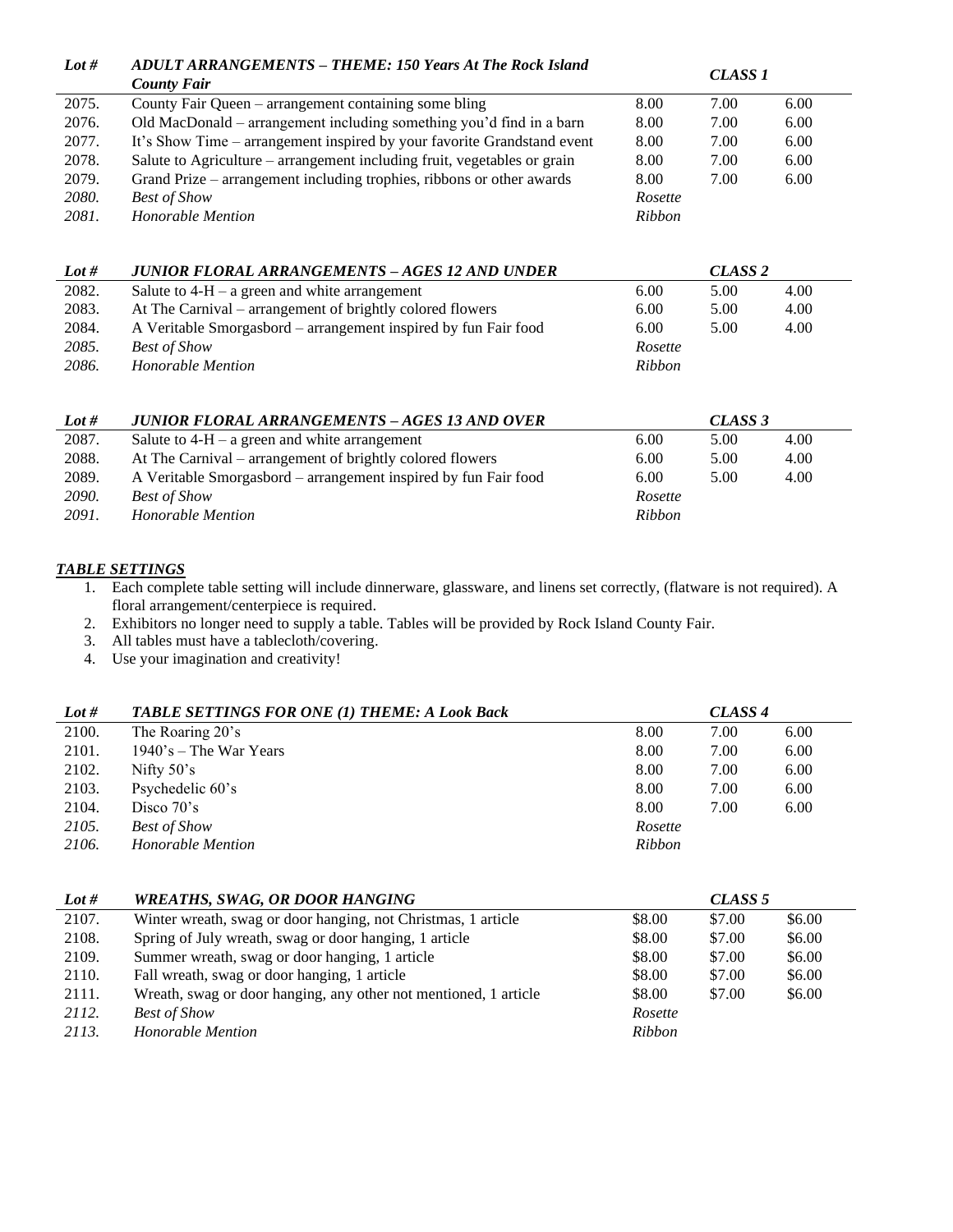#### **DEPARTMENT "L-2" – HOUSEPLANTS INCLUDING AFRICAN VIOLETS**

## Amount Offered - \$252.00

# Superintendent

Adult Entry Fee - \$1.00 per entry

Jr. Entry Fee - \$0.00

ALL FLORAL DEPARTMENT EXHIBITS WILL NOW BE SHOWN IN DAVE COPELAND BUILDING

- 1. All exhibitors must familiarize themselves with all rules listed under Open Class General Rules, Section I.
- 2. All general rules listed under "Department "L" Floriculture, apply here.
- 3. **Check-In**
	- a. Exhibits may be brought to the fair beginning Monday, July 18, 2022 between 5:00 p.m. and 7:00 p.m.
	- b. All exhibits must be in place Tuesday, July 19, 2022 by 10:00 a.m. Copeland Building will open at 8:00 a.m.
- 4. **Judging**
	- a. Judging will commence promptly at 11:00 a.m., Tuesday, July 19, 2022.
	- b. All judging is open to the public.
- 5. All exhibits will remain at the fair until release. No exceptions.
- 6. Exhibitors must have the plant or plants in their possession at least three (3) months prior to the competition.
- 7. Exhibits will be released on Saturday, July 23, 2022, between 8:00 p.m. and 9:00 p.m. or Sunday, July 24, 2022, between 8:00 a.m. and 12:00 p.m. (noon). NO early releases are allowed.
- 8. All premium checks will be released for pick-up after 3:00 p.m., Saturday, July 23, 2022. Checks may be picked up at the RICO Fair office, located in the Copeland Center. All checks must be cashed within 90 days from issue. A signature is required to receive premium monies. Checks not picked up will be mailed.

| Lot # | ADULT HOUSEPLANTS INCLUDING AFRICAN VIOLETS                            |               | CLASS <sub>1</sub> |      |
|-------|------------------------------------------------------------------------|---------------|--------------------|------|
| 2125. | Any African Violet                                                     | 5.00          | 4.00               | 3.00 |
| 2126. | Any Cactus                                                             | 5.00          | 4.00               | 3.00 |
| 2127. | Any Fern                                                               | 5.00          | 4.00               | 3.00 |
| 2128. | Any succulent, this includes Jade plant and Hen & Chicks               | 5.00          | 4.00               | 3.00 |
| 2129. | Christmas Cactus                                                       | 5.00          | 4.00               | 3.00 |
| 2130. | Dish Garden, containing 3 or more cacti, succulents or mixture of both | 5.00          | 4.00               | 3.00 |
| 2131. | Hanging basket grown for flowers, in bloom                             | 5.00          | 4.00               | 3.00 |
| 2132. | Hanging basket grown for foliage, i.e. ivy, pothos, philodendron, etc. | 5.00          | 4.00               | 3.00 |
| 2133. | Any foliage plant not named, no hanging baskets                        | 5.00          | 4.00               | 3.00 |
| 2134. | Terrarium                                                              | 5.00          | 4.00               | 3.00 |
| 2135. | Fairy Garden - less than 12" X 12"                                     | 5.00          | 4.00               | 3.00 |
| 2136. | Fairy Garden - larger than 12" X 12"                                   | 5.00          | 4.00               | 3.00 |
| 2137. | <b>Best of Show</b>                                                    | Rosette       |                    |      |
| 2138. | Honorable Mention                                                      | <b>Ribbon</b> |                    |      |

| Lot # | <b>JR. HOUSEPLANTS</b>               |         | CLASS <sub>2</sub> |      |
|-------|--------------------------------------|---------|--------------------|------|
| 2139. | Any cactus or succulent              | 5.00    | 4.00               | 3.00 |
| 2140. | Any fern                             | 5.00    | 4.00               | 3.00 |
| 2141. | Any hanging basket                   | 5.00    | 4.00               | 3.00 |
| 2142. | Any houseplant                       | 5.00    | 4.00               | 3.00 |
| 2143. | Cactus or Succulent Dish Garden      | 5.00    | 4.00               | 3.00 |
| 2144. | Planter with 3 or more varieties     | 5.00    | 4.00               | 3.00 |
| 2145. | Terrarium                            | 5.00    | 4.00               | 3.00 |
| 2146. | Fairy Garden - less than 12" X 12"   | 5.00    | 4.00               | 3.00 |
| 2147. | Fairy Garden - larger than 12" X 12" | 5.00    | 4.00               | 3.00 |
| 2148. | <b>Best of Show</b>                  | Rosette |                    |      |
| 2149. | <b>Honorable Mention</b>             |         |                    |      |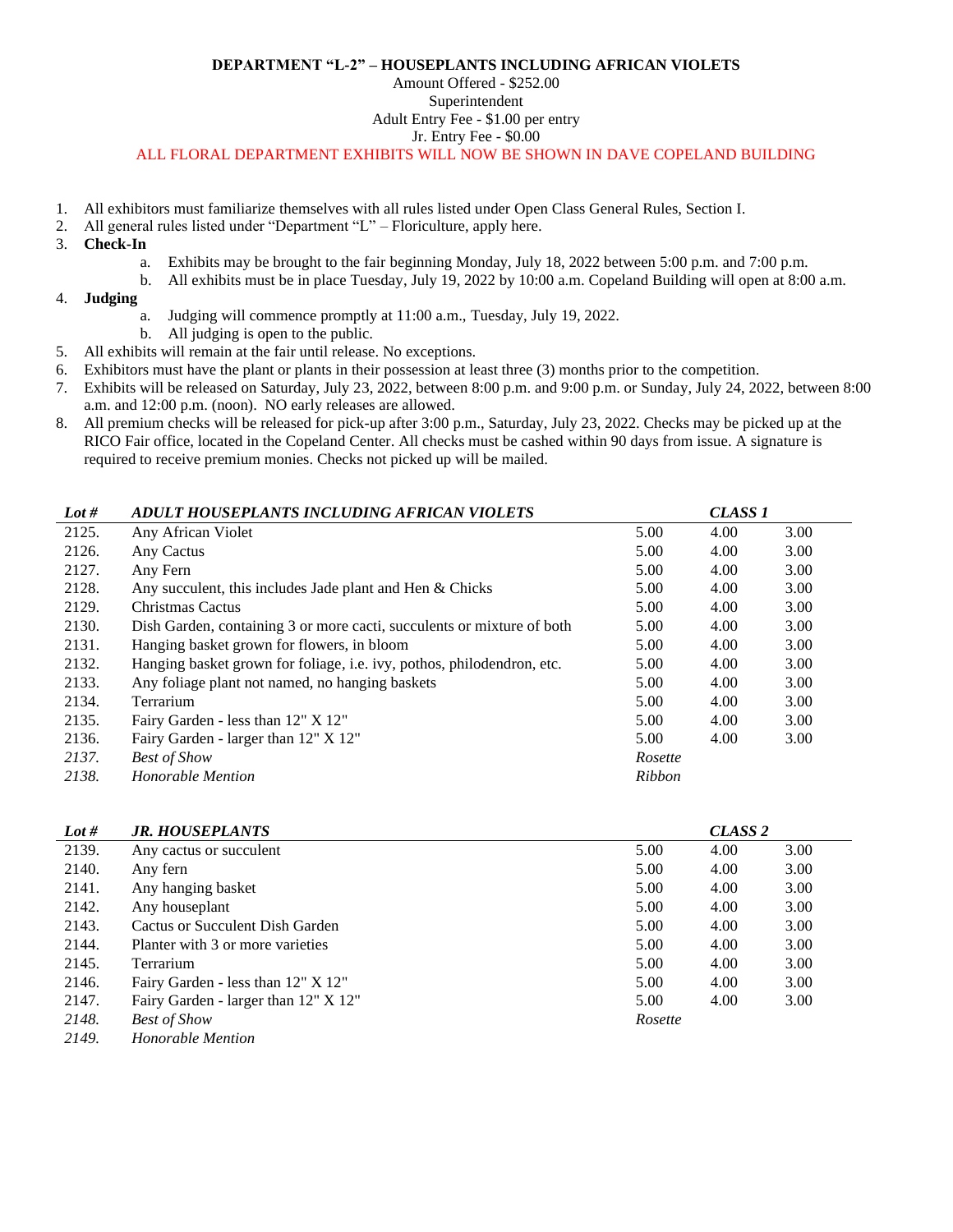#### **DEPARTMENT "L-3" – SPECIMENS AND COLLECTIONS**

Amount Offered - \$414.00

Superintendent –

Adult Entry Fee - \$1.00 per entry

ALL FLORAL DEPARTMENT EXHIBITS WILL NOW BE SHOWN IN DAVE COPELAND BUILDING

### **ADULT "SPECIMENS AND COLLECTIONS" RULES**

- 1. All exhibitors must familiarize themselves with all rules listed under Open Class General Rules, Section I.
- 2. All general rules listed under "Department "L" Floriculture, apply here.
- 3. **Exhibits in this department will remain at Dave Copeland Building from Friday until Saturday.**
- 4. **Check-In**
	- a. All exhibits are to be brought to Dave Copeland Building on Friday, July 22, 2022 beginning at 8:00 a.m.
	- b. All exhibits must be in place Friday, July 22, 2022, by 10:00 a.m.

### 5. **Judging**

- a. Judging will commence promptly at 11:00 a.m., Friday, July 22, 2022.
- b. All judging is open to the public.
- c. Quality of stem, foliage and bloom will be considered in judging.
- 6. **Requirements**
	- a. All flowers entered must have been grown by the exhibitor.
		- b. Containers will be furnished for this competition.
- 7. The Superintendent and Show Committee reserve the right to remove or exclude from the competition any exhibit that, in their opinion, does not meet the criteria or quality standards of the competition.
- 8. Exhibits will be released on Saturday, July 23, 2022, between 8:00 p.m. and 9:00 p.m. or Sunday, July 24, 2022, between 8:00 a.m. and 12:00 p.m. (noon). NO early releases are allowed.
- 9. All premium checks will be released for pick-up after 3:00 p.m., Saturday, July 23, 2022. Checks may be picked up at the RICO Fair office, located in the Copeland Center. All checks must be cashed within 90 days from issue. A signature is required to receive premium monies. Checks not picked up will be mailed.

| Lot # | <b>ANNUALS</b>                                      |         | <b>CLASS 1</b> |      |
|-------|-----------------------------------------------------|---------|----------------|------|
| 2150. | Ageratum, 1 stem                                    | 3.00    | 2.00           | 1.00 |
| 2151. | Bachelor Buttons, 3 stems                           | 3.00    | 2.00           | 1.00 |
| 2152. | Calendula, 1 stem                                   | 3.00    | 2.00           | 1.00 |
| 2153. | Cleome, 1 stem                                      | 3.00    | 2.00           | 1.00 |
| 2154. | Cosmos, 3 blooms                                    | 3.00    | 2.00           | 1.00 |
| 2155. | Geranium, 1 bloom head                              | 3.00    | 2.00           | 1.00 |
| 2156. | Herbs, 1 stem any variety                           | 3.00    | 2.00           | 1.00 |
| 2157. | Marigold, 3 blooms same variety, 2" and over blooms | 3.00    | 2.00           | 1.00 |
| 2158. | Marigold, 3 blooms same variety, under 2" blooms    | 3.00    | 2.00           | 1.00 |
| 2159. | Nasturtium, 3 stems                                 | 3.00    | 2.00           | 1.00 |
| 2160. | Nigella (Love-in-a-Mist), 3 stems                   | 3.00    | 2.00           | 1.00 |
| 2161. | Pansy, 3 stems any color                            | 3.00    | 2.00           | 1.00 |
| 2162. | Petunia, double flowered, 3 stems                   | 3.00    | 2.00           | 1.00 |
| 2163. | Petunia, single, 3 stems                            | 3.00    | 2.00           | 1.00 |
| 2164. | Salvia, 3 stems any color                           | 3.00    | 2.00           | 1.00 |
| 2165. | Snapdragons, 3 stems same color                     | 3.00    | 2.00           | 1.00 |
| 2166. | Verbena, 1 stem                                     | 3.00    | 2.00           | 1.00 |
| 2167. | Zinnia, 3 blooms 2" and larger                      | 3.00    | 2.00           | 1.00 |
| 2168. | Zinnia, 3 blooms under 2"                           | 3.00    | 2.00           | 1.00 |
| 2169. | Annual, any other, 1 stem, bloom over 3"            | 3.00    | 2.00           | 1.00 |
| 2170. | Annual, any other, 1 stem, bloom under 3"           | 3.00    | 2.00           | 1.00 |
| 2171. | <b>Annual Best of Class</b>                         | Rosette |                |      |
|       |                                                     |         |                |      |

| Lot # | <b>PERENNIALS</b>             |      | CLASS <sub>2</sub> |      |  |
|-------|-------------------------------|------|--------------------|------|--|
| 2172. | Achillea, 1 stem              | 3.00 | 2.00               | 1.00 |  |
| 2173. | Clematis, 1 stem              | 3.00 | 2.00               | 1.00 |  |
| 2174. | Coreopsis, 1 stem             | 3.00 | 2.00               | 1.00 |  |
| 2175. | Cultivated Wildflower, 1 stem | 3.00 | 2.00               | 1.00 |  |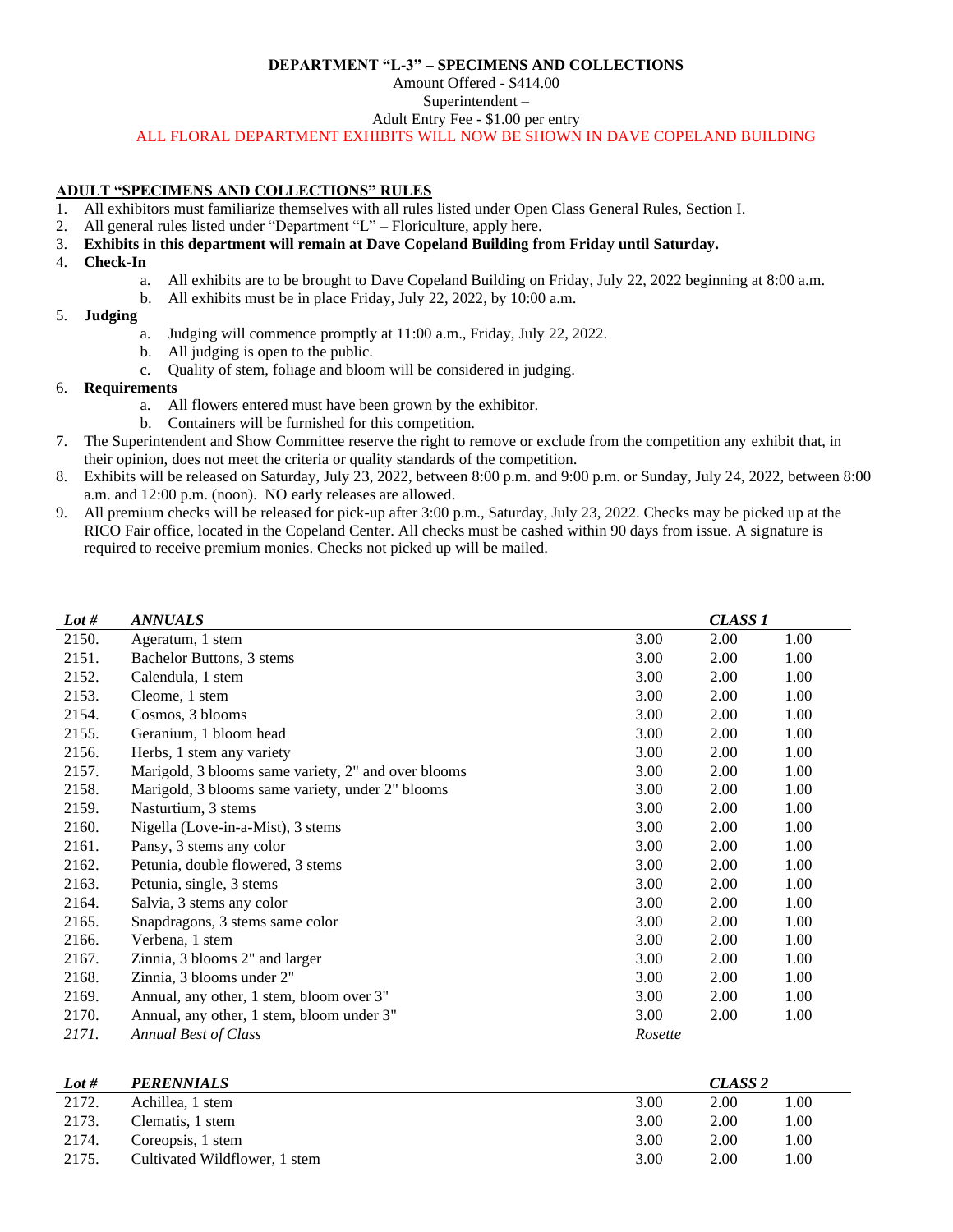| 2176. | Dianthus, 3 stems                                  | 3.00    | 2.00 | 1.00 |
|-------|----------------------------------------------------|---------|------|------|
| 2177. | Echinacea, any variety, 1 stem                     | 3.00    | 2.00 | 1.00 |
| 2178. | Gaillardia, 1 stem                                 | 3.00    | 2.00 | 1.00 |
| 2179. | Gypsophila (Baby's Breath), 1 stem                 | 3.00    | 2.00 | 1.00 |
| 2180. | Hemerocallis (Daylily), any, 1 stem                | 3.00    | 2.00 | 1.00 |
| 2181. | Leucanthemum (Shasta Daisy), any variety, 1 stem   | 3.00    | 2.00 | 1.00 |
| 2182. | Lilium asiatic, any color, 1 stem                  | 3.00    | 2.00 | 1.00 |
| 2183. | Lilium lancifolium (Tiger Lily), any color, 1 stem | 3.00    | 2.00 | 1.00 |
| 2184. | Lilium, orientalis, 'Stargazer', 1 stem            | 3.00    | 2.00 | 1.00 |
| 2185. | Lilium, orientalis, any other variety, 1 stem      | 3.00    | 2.00 | 1.00 |
| 2186. | Phlox, 1 stem                                      | 3.00    | 2.00 | 1.00 |
| 2187. | Rudbeckia, any variety, 1 stem                     | 3.00    | 2.00 | 1.00 |
| 2188. | Statice, 1 stem                                    | 3.00    | 2.00 | 1.00 |
| 2189. | Perennial, any other, 1 stem, bloom over 3"        | 3.00    | 2.00 | 1.00 |
| 2190. | Perennial, any other, 1 stem, bloom under 3"       | 3.00    | 2.00 | 1.00 |
| 2191. | Perennial Best of Class                            | Rosette |      |      |

| Lot # | <b>ROSES</b>                             | CLASS 3 |      |      |
|-------|------------------------------------------|---------|------|------|
| 2192. | Rose, any other, 1 stem any color        | 3.00    | 2.00 | 1.00 |
| 2193. | Rose, Floribunda, 1 stem any color       | 3.00    | 2.00 | 1.00 |
| 2194. | Rose, Grandiflora, 1 stem any color      | 3.00    | 2.00 | 1.00 |
| 2195. | Rose, Miniature, 1 stem any color        | 3.00    | 2.00 | 1.00 |
| 2196. | Rose, spray, any color, any kind, 1 stem | 3.00    | 2.00 | 1.00 |
| 2197. | Rose, Tea, any color, 1 bloom            | 3.00    | 2.00 | 1.00 |
| 2198. | Rose Best of Class                       | Rosette |      |      |

| Lot # | <b>DAHLIAS</b>                                  |         | CLASS <sub>4</sub> |      |
|-------|-------------------------------------------------|---------|--------------------|------|
| 2199. | Dahlia, all Ball and Mini-Ball                  | 3.00    | 2.00               | 1.00 |
| 2200. | Dahlia, all Miniature, over 2", under 4"        | 3.00    | 2.00               | 1.00 |
| 2201. | Dahlia, all Pom-Pom                             | 3.00    | 2.00               | 1.00 |
| 2202. | Dahlia, any other, 3 blooms same variety        | 3.00    | 2.00               | 1.00 |
| 2203. | Dahlia, all Cactus                              | 3.00    | 2.00               | 1.00 |
| 2204. | Dahlia, all formal & informal                   | 3.00    | 2.00               | 1.00 |
| 2205. | Dahlia Best of Class                            | Rosette |                    |      |
| Lot # | <b>GLADIOLI</b>                                 |         | CLASS <sub>5</sub> |      |
| 2206. | Gladiolus, 3 pink specimens                     | 3.00    | 2.00               | 1.00 |
| 2207. | Gladiolus, 3 red or rose specimens              | 3.00    | 2.00               | 1.00 |
| 2208. | Gladiolus, 3 specimens, any other color         | 3.00    | 2.00               | 1.00 |
| 2209. | Gladiolus, 3 yellow, orange or salmon specimens | 3.00    | 2.00               | 1.00 |
| 2210. | <b>Gladiolus Best of Class</b>                  | Rosette |                    |      |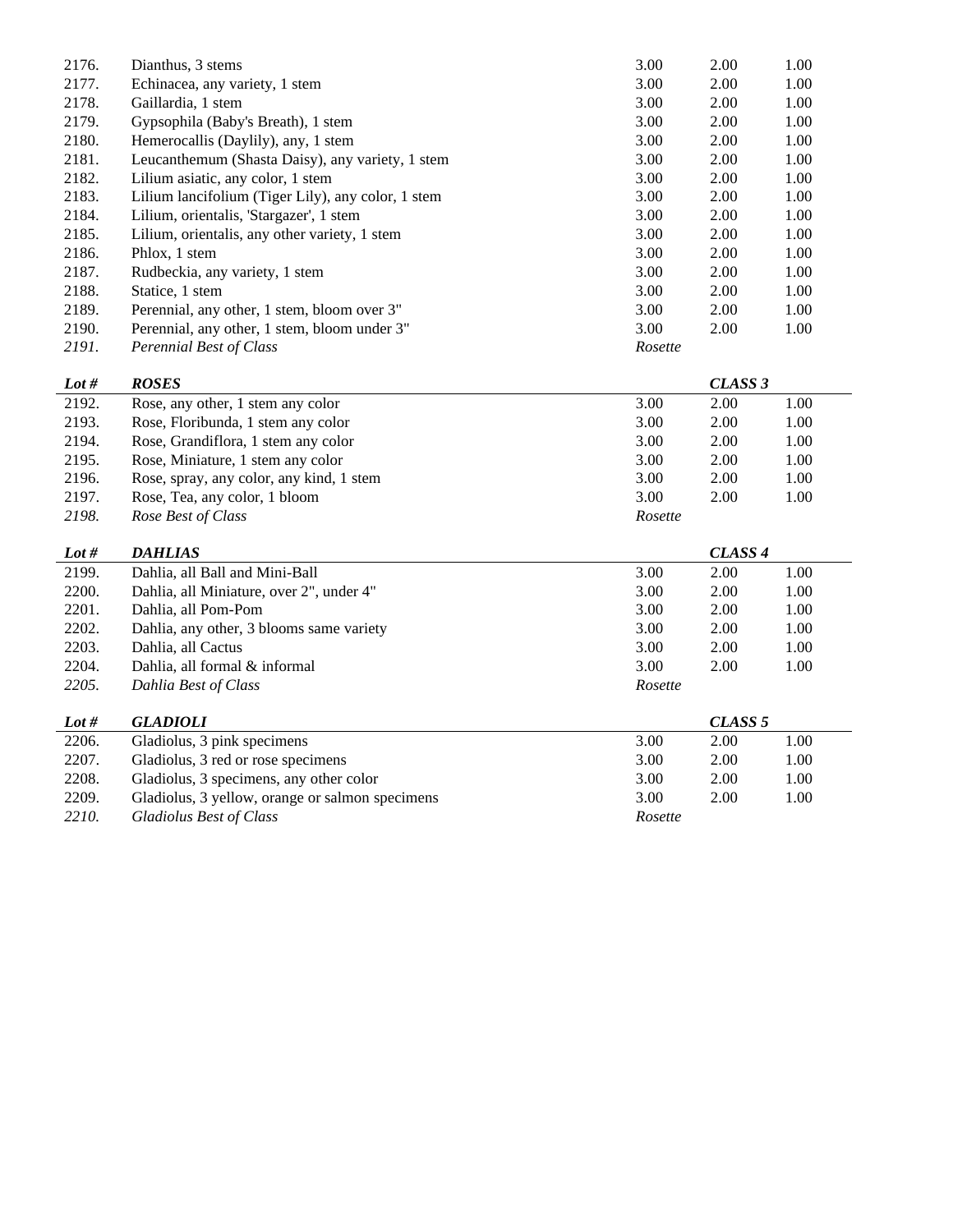#### **DEPARTMENT "L-4" – JR. SPECIMENS AND COLLECTIONS**

Amount Offered - \$228.00 Superintendent –

### Jr. Entry Fee - \$0.00

# **JR. EXHIBITORS "SPECIMENS AND COLLECTIONS" RULES**

- 1. All exhibitors must familiarize themselves with all rules listed under Open Class General Rules, Section I.
- 2. All general rules listed under "Department "L" Floriculture, apply here.
- 3. **Exhibits in this department will remain at Dave Copeland Building from Wednesday until Thursday.**
- 4. **Check-In**
	- a. All exhibits are to be brought to Davis Hall on Wednesday, July 20, 2022 beginning at 8:00 a.m.
	- b. All exhibits must be in place Wednesday, July 20, 2022, by 10:00 a.m.

# 5. **Judging**

- c. Judging will commence promptly at 11:00 a.m., Wednesday, July 20, 2022.
- d. All judging is open to the public.
- e. Quality of stem, foliage and bloom will be considered in judging.

# 6. **Requirements**

- f. All flowers entered must have been grown by the exhibitor.
- g. Containers will be furnished for this competition.
- 7. The Superintendent and Show Committee reserve the right to remove or exclude from the competition any exhibit that, in their opinion, does not meet the criteria or quality standards of the competition.
- 8. Exhibits will be released on Thursday, July 21, 2022, between 8:00 p.m. and 9:00 p.m. only. NO early releases are allowed.
	- a. All premium checks will be released for pick-up after 3:00 p.m., Saturday, July 23, 2022. Checks may be picked up at the RICO Fair office, located in the Copeland Center. All checks must be cashed within 90 days from issue. A signature is required to receive premium monies. Checks not picked up will be mailed.

| Lot # | <b>ANNUALS</b>                                      |         | <b>CLASS 1</b> |      |
|-------|-----------------------------------------------------|---------|----------------|------|
| 2220. | Bachelor Buttons, 3 stems                           | 3.00    | 2.00           | 1.00 |
| 2221. | Calendula, 1 stem                                   | 3.00    | 2.00           | 1.00 |
| 2222. | Cosmos, 3 blooms                                    | 3.00    | 2.00           | 1.00 |
| 2223. | Geranium, 1 bloom head                              | 3.00    | 2.00           | 1.00 |
| 2224. | Herbs, 1 stem any variety                           | 3.00    | 2.00           | 1.00 |
| 2225. | Marigold, 3 blooms same variety, 2" and over blooms | 3.00    | 2.00           | 1.00 |
| 2226. | Marigold, 3 blooms same variety, under 2" blooms    | 3.00    | 2.00           | 1.00 |
| 2227. | Nasturtium, 3 stems                                 | 3.00    | 2.00           | 1.00 |
| 2228. | Pansy, 3 stems any color                            | 3.00    | 2.00           | 1.00 |
| 2229. | Petunia, double flowered, 3 stems                   | 3.00    | 2.00           | 1.00 |
| 2230. | Petunia, single, 3 stems                            | 3.00    | 2.00           | 1.00 |
| 2231. | Salvia, 3 stems any color                           | 3.00    | 2.00           | 1.00 |
| 2232. | Snapdragons, 3 stems same color                     | 3.00    | 2.00           | 1.00 |
| 2233. | Sunflower, 1 bloom                                  | 3.00    | 2.00           | 1.00 |
| 2234. | Zinnia, 3 blooms 2" and larger                      | 3.00    | 2.00           | 1.00 |
| 2235. | Zinnia, 3 blooms under 2"                           | 3.00    | 2.00           | 1.00 |
| 2236. | Annual, any other, 1 stem                           | 3.00    | 2.00           | 1.00 |
| 2237. | Annual Best of Class                                | Rosette |                |      |

| Lot # | <b>PERENNIALS</b>                                  |      | CLASS <sub>2</sub> |      |
|-------|----------------------------------------------------|------|--------------------|------|
| 2238. | Echinacea, any variety, 1 stem                     | 3.00 | 2.00               | 1.00 |
| 2239. | Gaillardia, 1 stem                                 | 3.00 | 2.00               | 1.00 |
| 2240. | Gypsophila (Baby's Breath), 1 stem                 | 3.00 | 2.00               | 1.00 |
| 2241. | Hemerocallis (Daylily), any, 1 stem                | 3.00 | 2.00               | 1.00 |
| 2242. | Leucanthemum (Shasta Daisy), any variety, 1 stem   | 3.00 | 2.00               | 1.00 |
| 2243. | Lilium asiatic, any color, 1 stem                  | 3.00 | 2.00               | 1.00 |
| 2244. | Lilium lancifolium (Tiger Lily), any color, 1 stem | 3.00 | 2.00               | 1.00 |
| 2245. | Lilium, orientalis, 'Stargazer', 1 stem            | 3.00 | 2.00               | 1.00 |
| 2246. | Lilium, orientalis, any other variety, 1 stem      | 3.00 | 2.00               | 1.00 |